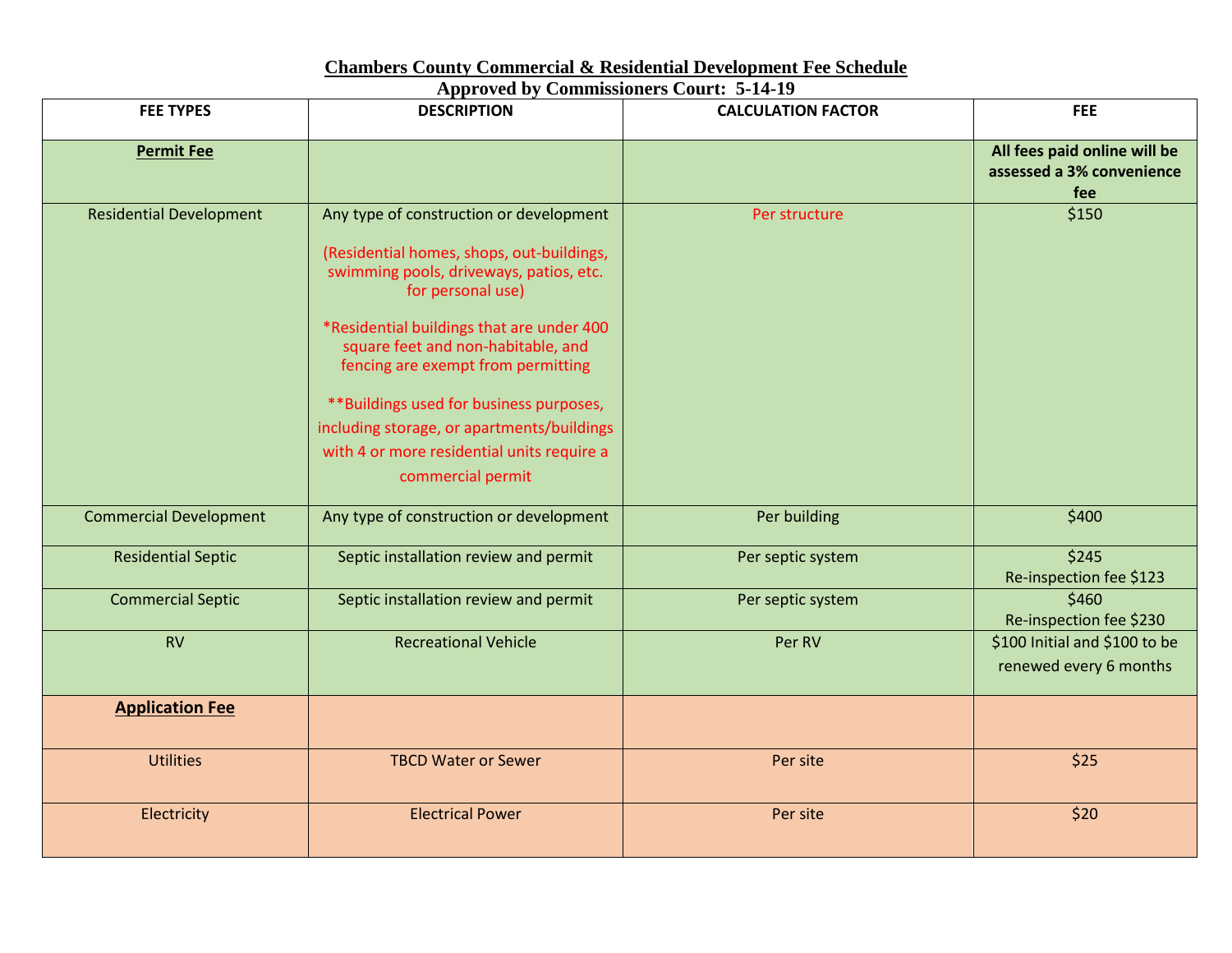| Culvert                                                 | Installation of culvert in county ROW, if 1st<br>time culvert installed                                           | Each              | \$20 &<br>Contact R&B 409-267-2708 |
|---------------------------------------------------------|-------------------------------------------------------------------------------------------------------------------|-------------------|------------------------------------|
| <b>Food Establishment</b><br><b>Permit Fee</b>          |                                                                                                                   | Annual            |                                    |
|                                                         | Restaurants, Cafeterias, Fast-Food<br>Restaurants, Hospitals, Mobile Food Units,<br>Schools, Grocery Stores, Etc. | 0-1000 sq ft.     | \$200.00                           |
|                                                         |                                                                                                                   | Over 1000 sq ft.  | \$300.00                           |
| <b>Temporary Food Establishment</b>                     |                                                                                                                   | Valid for 10 days | \$75.00                            |
| Daycare                                                 |                                                                                                                   | Annual            | \$150.00                           |
| Re-Inspection Fee                                       | Re-Inspection for failed food<br>establishment inspection                                                         | Per Re-Inspection | \$75.00                            |
| <b>Subdivision Development</b>                          |                                                                                                                   |                   |                                    |
| Review of preliminary and final plat                    |                                                                                                                   | Each              | \$200                              |
| <b>Review of Construction Plans</b>                     |                                                                                                                   | Per site          | \$400                              |
| <b>Review of Drainage Plan</b>                          | Review fee subject to change if<br>consultation exceeds \$1,000 charge                                            | Per site          | \$1000                             |
| <b>Commercial Development</b>                           |                                                                                                                   |                   |                                    |
| Review of preliminary and final plat                    |                                                                                                                   | Each              | \$200                              |
| <b>Review of Construction Plans</b>                     |                                                                                                                   | Per site          | \$400                              |
| <b>Review of Drainage Plan</b>                          | Review fee subject to change if<br>consultation exceeds \$1,000 charge                                            | Per site          | \$1000                             |
| <b>Fire Code Fees</b><br>Approved by Comm. Court 9-8-20 |                                                                                                                   |                   |                                    |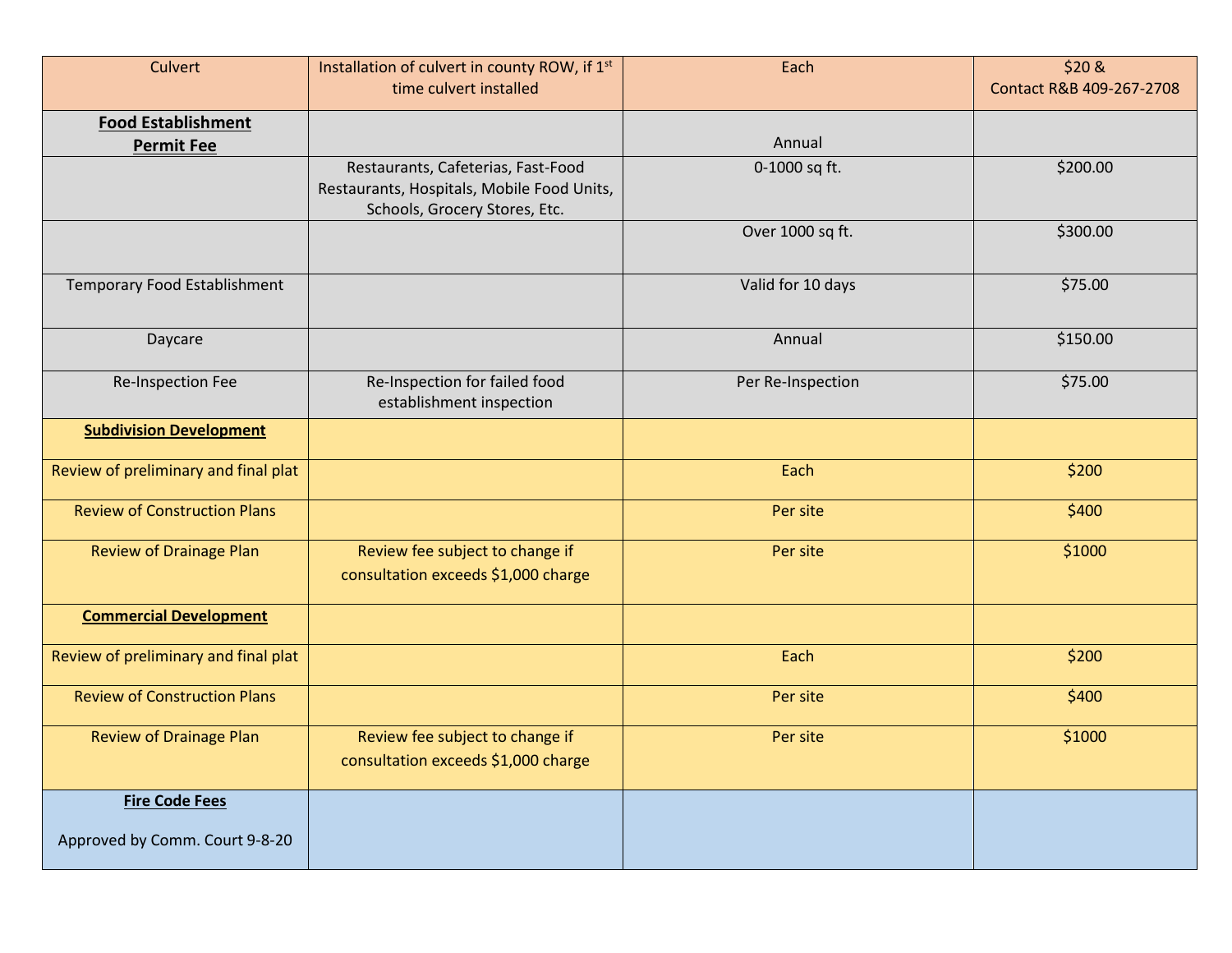| Plans Review for Construction,<br>Substantial Improvement, and<br>Remodeling | Plans review for buildings and structures.<br>Includes pre-fabricated buildings and<br>buildings moved into the county.<br>*Includes Certificate of Compliance and<br>any County required inspections during<br>the project. | Sq. footage divided by 10,000<br>Each building/structure calculated separately.                 | \$100 per 10,000 sq. ft. or<br>fraction thereof.<br>\$100 for site plan review<br>only, or review for sites<br>without buildings. |
|------------------------------------------------------------------------------|------------------------------------------------------------------------------------------------------------------------------------------------------------------------------------------------------------------------------|-------------------------------------------------------------------------------------------------|-----------------------------------------------------------------------------------------------------------------------------------|
| <b>Certificate of Compliance</b>                                             | Includes inspection and one re-inspection<br>for Certificate of Compliance.                                                                                                                                                  | Each structure requiring a Certificate of<br>Compliance                                         | \$50                                                                                                                              |
| <b>Fire Systems Permit</b>                                                   | Plans review and permit for fire alarms,<br>fire sprinkler systems, kitchen hood<br>systems, or other fire protection systems.                                                                                               | # of devices (horns, strobes, pull stations,<br>detectors, nozzles, heads, etc.) in the system: |                                                                                                                                   |
|                                                                              |                                                                                                                                                                                                                              | $1 - 10$                                                                                        | \$50                                                                                                                              |
|                                                                              |                                                                                                                                                                                                                              | $11 - 25$                                                                                       | \$75                                                                                                                              |
|                                                                              |                                                                                                                                                                                                                              | 26-100                                                                                          | \$100                                                                                                                             |
|                                                                              |                                                                                                                                                                                                                              | 101-200                                                                                         | \$200                                                                                                                             |
|                                                                              |                                                                                                                                                                                                                              | 201-600                                                                                         | \$300                                                                                                                             |
|                                                                              |                                                                                                                                                                                                                              | $600+$                                                                                          | \$300+\$50/additional 100                                                                                                         |
|                                                                              |                                                                                                                                                                                                                              | Alarm panel or sprinkler riser (each)                                                           | \$50                                                                                                                              |
| UST/AST Storage Tank Permit                                                  | For aboveground or underground storage<br>tank (flammable or combustible liquids)<br>installation or removal (removal for UST<br>only). Includes LP gas.                                                                     | Each tank                                                                                       | \$100                                                                                                                             |
| Revision or Change to Permit/Plans                                           | For changes to project or plans after initial<br>review has been completed and approved                                                                                                                                      | Each structure, site, tank, or system.                                                          | Per fees indicated above                                                                                                          |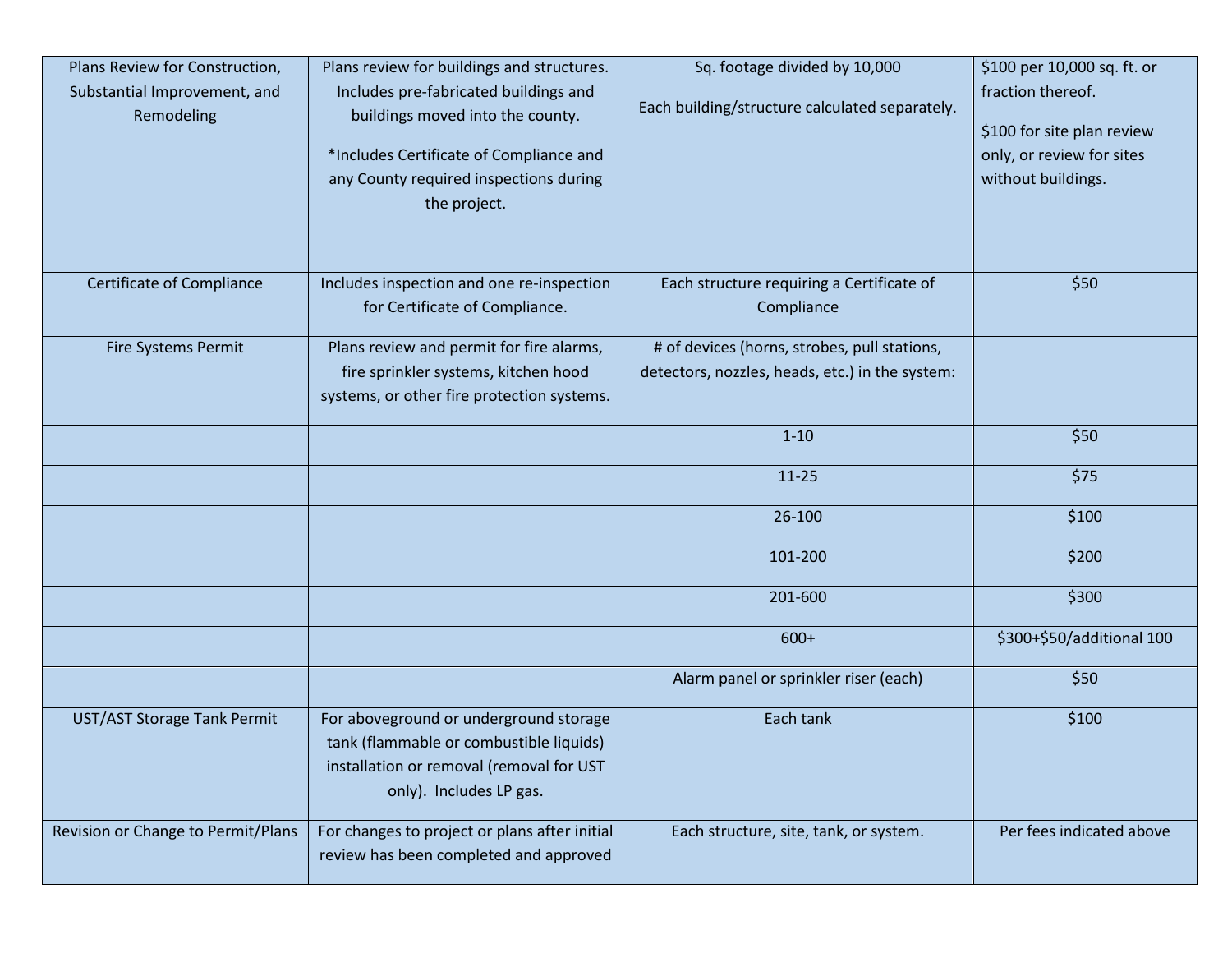|                                            |                                                      | Calculated additional square footage or |       |
|--------------------------------------------|------------------------------------------------------|-----------------------------------------|-------|
|                                            |                                                      |                                         |       |
|                                            |                                                      | additional devices, tanks, etc.         |       |
| <b>Access Control Systems</b>              | Electronic, magnetic, or other special door          | Per building                            | \$100 |
|                                            | locking arrangements                                 |                                         |       |
| <b>Emergency Responder Radio</b>           | In-building systems designed to boost                | Per building                            | \$100 |
| <b>Coverage Systems</b>                    | public safety radio service                          |                                         |       |
| <b>Other Review</b>                        | For other review not specifically indicated<br>above | Each site                               | \$100 |
|                                            |                                                      |                                         |       |
| <b>Operational Permits</b>                 |                                                      |                                         |       |
| Fireworks or Pyrotechnic Display<br>Permit | For fireworks or pyrotechnic displays.               | Each Display                            | \$50  |
|                                            |                                                      |                                         |       |
| <b>Fireworks Retail</b>                    | For indoor or outdoor fireworks sales.               | Each sales site                         | \$50  |
| <b>High-Piled Storage</b>                  |                                                      | Per building                            | \$300 |
| <b>Hazmat</b>                              |                                                      | Per each type below                     |       |
| <b>Compressed Gases</b>                    |                                                      | Per building                            | \$300 |
| Explosives, Fireworks, Pyrotechnics        |                                                      | Per building                            | \$300 |
| Flammable, Combustible Liquids             |                                                      | Per building                            | \$300 |
| Hazmat, other                              | Materials not listed above.                          | Per building                            | \$300 |
| <b>Annual License Inspections</b>          |                                                      |                                         |       |
| Hospitals, Nursing Homes, Dialysis,        |                                                      | <50 beds                                | \$50  |
| Medical Facilities, etc.                   |                                                      |                                         |       |
|                                            |                                                      | 500-100 beds                            | \$100 |